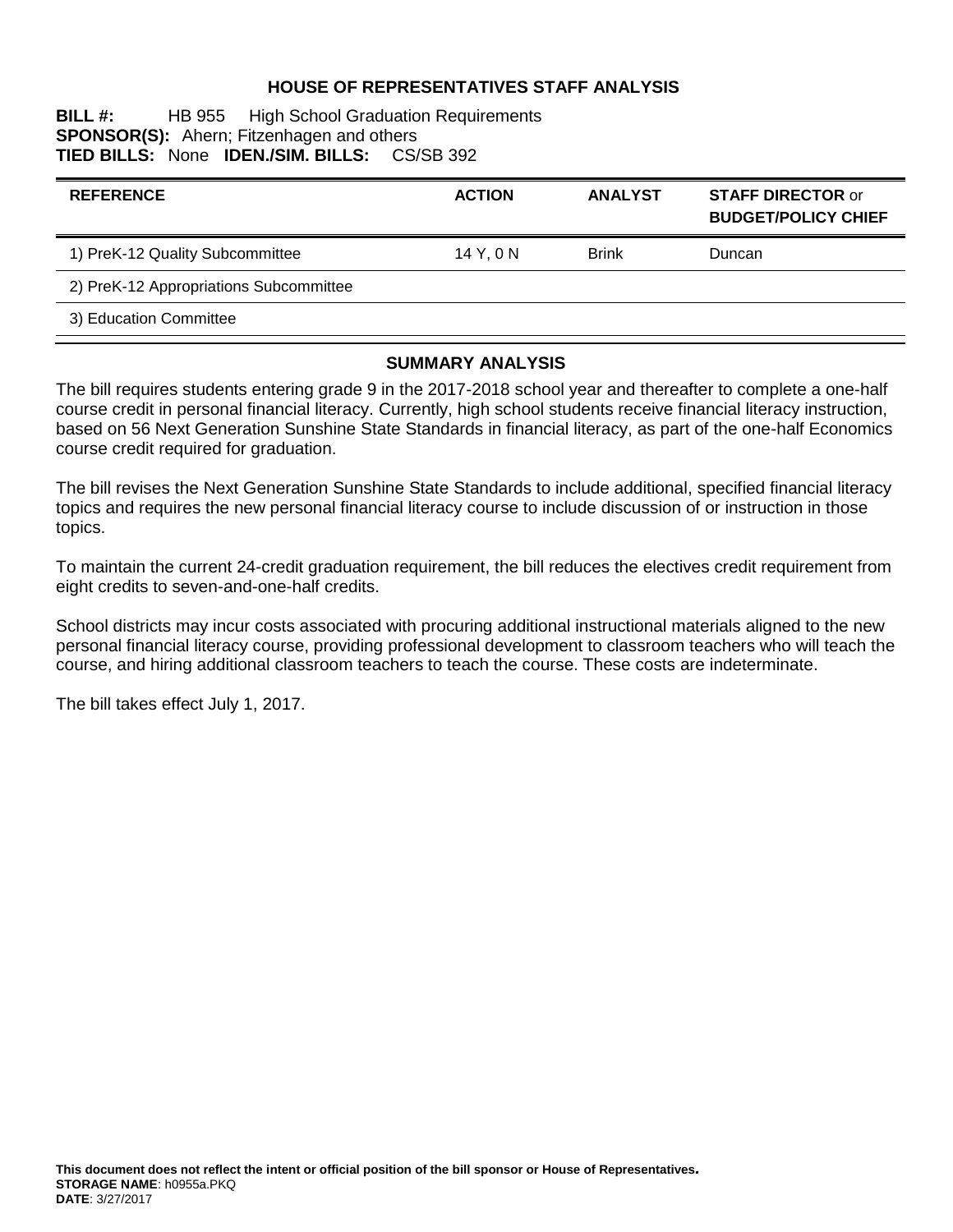### **FULL ANALYSIS**

### **I. SUBSTANTIVE ANALYSIS**

### A. EFFECT OF PROPOSED CHANGES:

### **Present Situation**

### Florida High School Graduation Requirements

Florida law establishes the courses and credits required for a student to receive a standard high school diploma. A student must successfully complete 24 credits in core-curricula and extracurricular courses with a 2.0 or higher cumulative GPA, with limited exceptions.<sup>1</sup>

For grades 9 through 12, core curricula courses are those subjects that are measured by state assessment at any grade level and courses that are specifically identified by name in state law as required for high school graduation and that are not measured by state assessment.<sup>2</sup> Core courses are: English language arts, mathematics, science, and social studies.<sup>3</sup> The remaining required courses are extracurricular courses, which include but are not limited to, physical education, fine arts, performing fine arts, career education, and courses that may result in college credit.<sup>4</sup>

| <b>Course</b>                                                                                                                                                                                                                                                                                              | <b>Credit</b> |  |  |
|------------------------------------------------------------------------------------------------------------------------------------------------------------------------------------------------------------------------------------------------------------------------------------------------------------|---------------|--|--|
| English Language Arts (ELA)                                                                                                                                                                                                                                                                                |               |  |  |
| ELA I, II, III, and IV                                                                                                                                                                                                                                                                                     |               |  |  |
| <b>Mathematics</b>                                                                                                                                                                                                                                                                                         |               |  |  |
| One credit in Algebra I, one credit in Geometry, and two additional credits.<br>$\bullet$                                                                                                                                                                                                                  | 4             |  |  |
| A student who earns an industry certification for which there is a statewide<br>$\bullet$<br>college credit articulation agreement may substitute the certification for<br>one of the two additional credits. Substitution may occur for up to 2<br>credits, with the exception of Algebra I and Geometry. |               |  |  |
| Science                                                                                                                                                                                                                                                                                                    |               |  |  |
| One credit in Biology I and 2 credits in equally rigorous courses                                                                                                                                                                                                                                          | 3             |  |  |
| A student who earns an industry certification for which there is a statewide<br>$\bullet$<br>college credit articulation agreement may substitute the certification for<br>one of the two equally rigorous courses.                                                                                        |               |  |  |
| <b>Social Studies</b>                                                                                                                                                                                                                                                                                      |               |  |  |
| One credit in United States History; one credit in World History; one-half<br>$\bullet$<br>credit in U.S. Government, and one-half credit in Economics, which must<br>include Financial Literacy.                                                                                                          | 3             |  |  |
|                                                                                                                                                                                                                                                                                                            |               |  |  |
| Fine Arts, Performing Arts, Speech and Debate, or Practical Arts                                                                                                                                                                                                                                           |               |  |  |
| The practical arts course must incorporate artistic content and techniques<br>$\bullet$<br>of creativity, interpretation, and imagination. Eligible courses are identified<br>in the Course Code Directory. <sup>6</sup>                                                                                   |               |  |  |

*Core and Extracurricular Course and Credit Requirements<sup>5</sup>*

 $\overline{a}$ 

<sup>&</sup>lt;sup>1</sup> See s. 1008.4282(3)(a)-(g), F.S. A student may graduate with a minimum of 18 credit hours if he or she meets the core course credit (excluding physical education), assessment, and GPA requirements and completes three electives. *See* ss. 1002.3105(5) and 1003.4282(6)(a), F.S.

 $2$  Section 1003.01(14), F.S.

<sup>3</sup> *See* s. 1008.4282(3)(a)-(d), F.S.

<sup>4</sup> Section 1003.01(15), F.S.

**STORAGE NAME**: h0955a.PKQ **PAGE: 2**  $<sup>5</sup>$  Section 1003.4282(3), F.S. Students must pass the grade 10 English language arts assessment and the Algebra I end-of-course</sup> assessment to graduate.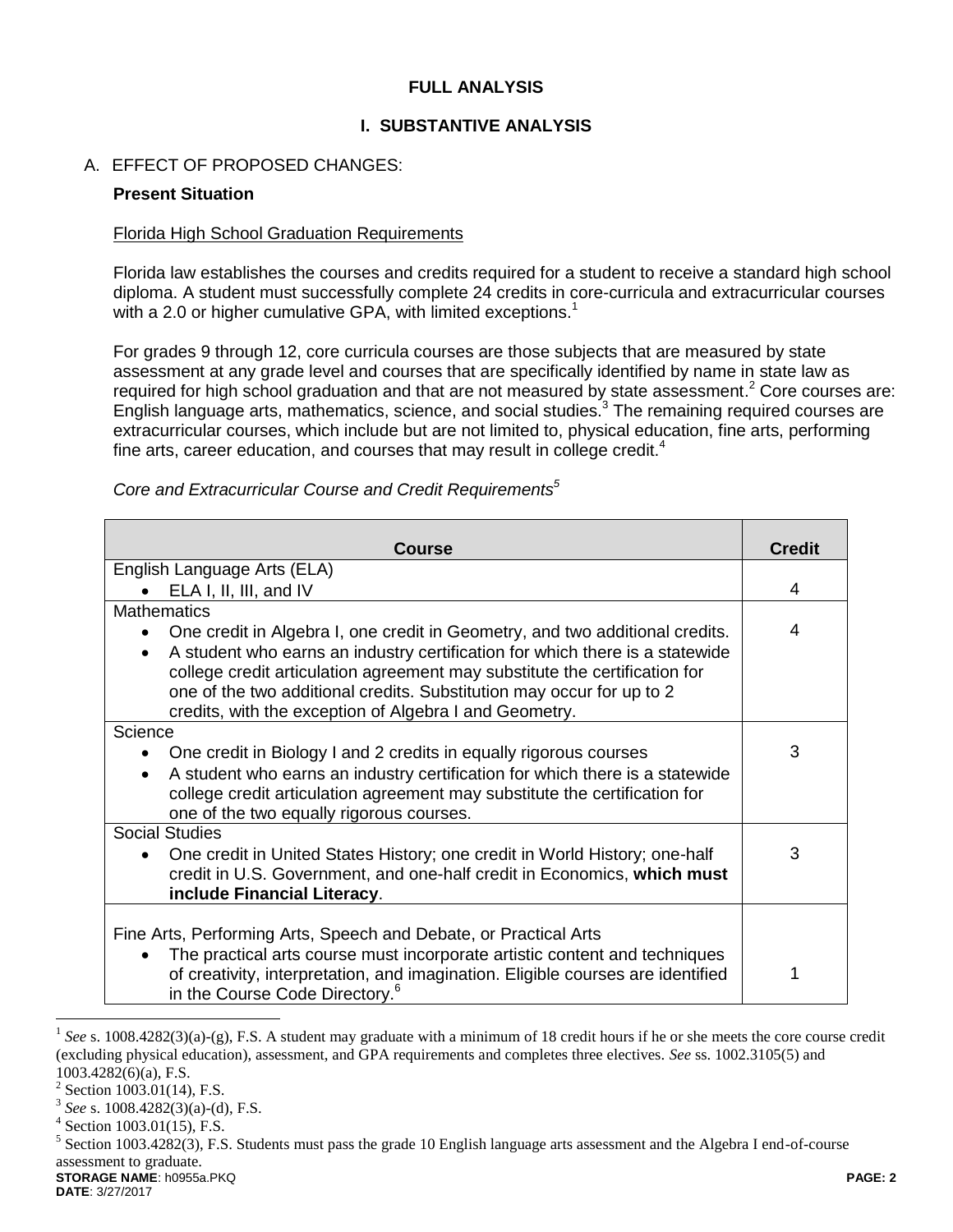| <b>Physical Education</b><br>Must include the integration of health.                                                                                                              |                                                         |
|-----------------------------------------------------------------------------------------------------------------------------------------------------------------------------------|---------------------------------------------------------|
| Electives<br>Must include opportunities for students to earn college credit, including<br>$\bullet$<br>industry-certified career programs or courses that lead to college credit. | 8                                                       |
| Online Course Requirement <sup>7</sup><br>One of the courses within the 24 credits must be completed through online<br>$\bullet$<br>learning.                                     | Determined<br>based<br>upon the<br>course<br>completed. |

## Financial Literacy Instruction

The Next Generation Sunshine State Standards (NGSSS), adopted by the State Board of Education pursuant to state law, includes financial literacy standards for kindergarten through grade 12.<sup>8</sup> In 2014, after a committee of six experts in economics and finance reviewed the Council for Economic Education's (CEE) National Standards for Financial Literacy and after a series of public workshops, the state board incorporated the national standards into the NGSSS for Social Studies.<sup>9</sup>

Current law requires financial literacy standards to include information regarding:

- earning income;
- buying goods and services;
- saving and financial investing;
- taxes:
- the use of credit and credit cards;
- budgeting and debt management, including student loans and secured loans;
- banking and financial services;
- planning for one's financial future, including higher education and career planning; credit reports and scores; and
- $\bullet$  fraud and identity theft prevention.<sup>10</sup>

Florida's 2016-2017 Course Code Directory includes courses in economics with financial literacy, incorporating 56 financial literacy standards, which students may use to satisfy the one-half course credit requirement for graduation. The directory also includes a semester-long course in personal financial literacy that school districts may offer to students.<sup>11</sup>

**STORAGE NAME**: h0955a.PKQ **PAGE: 3** <http://www.cpalms.org/Public/search/Course> (last visited Mar. 24, 2017) (providing the list of standards associated with course #2102335, Economics with Financial Literacy).

 $\overline{a}$ 

<sup>&</sup>lt;sup>6</sup> The Course Code Directory requires that programs and courses funded through the Florida Education Finance Program (FEFP) and courses or programs for which students may earn elective or required credit toward high school graduation must be listed in the Course Code Directory (CCD). Rule 6A-1.0944, F.A.C.

<sup>7</sup> Section 1003.4282(4), F.S. A school district may not require a student to take the online course outside the school day or in addition to a student's courses for a given semester. This subsection does not apply to a student who has an individual education plan under s. 1003.57, F.S., which indicates that an online course would be inappropriate or to an out-of-state transfer student who is enrolled in a Florida high school and has 1 academic year or less remaining in high school. *Id.*

<sup>8</sup> *See* rule 6A-1.09401(1)(c), F.A.C. (incorporating by reference Florida Department of Education, *Next Generation Sunshine State Standards—Social Studies, Revised June 2014*).

<sup>9</sup> *See* Florida Department of Education, *Next Generation Sunshine State Standards—Social Studies, Revised June 2014*, at 1 (incorporated by reference in rule  $6A-1.09401(1)(c)$ , F.A.C.

 $^{10}$  Section 1003.41(2)(d), F.S.

<sup>&</sup>lt;sup>11</sup> See Florida Department of Education, 2016-2017 Course Directory, [http://www.fldoe.org/policy/articulation/ccd/2016-2017-course](http://www.fldoe.org/policy/articulation/ccd/2016-2017-course-directory.stml)[directory.stml](http://www.fldoe.org/policy/articulation/ccd/2016-2017-course-directory.stml) (last visited Mar. 24, 2017). *See also* CPALMS, *Browse and Search Courses*,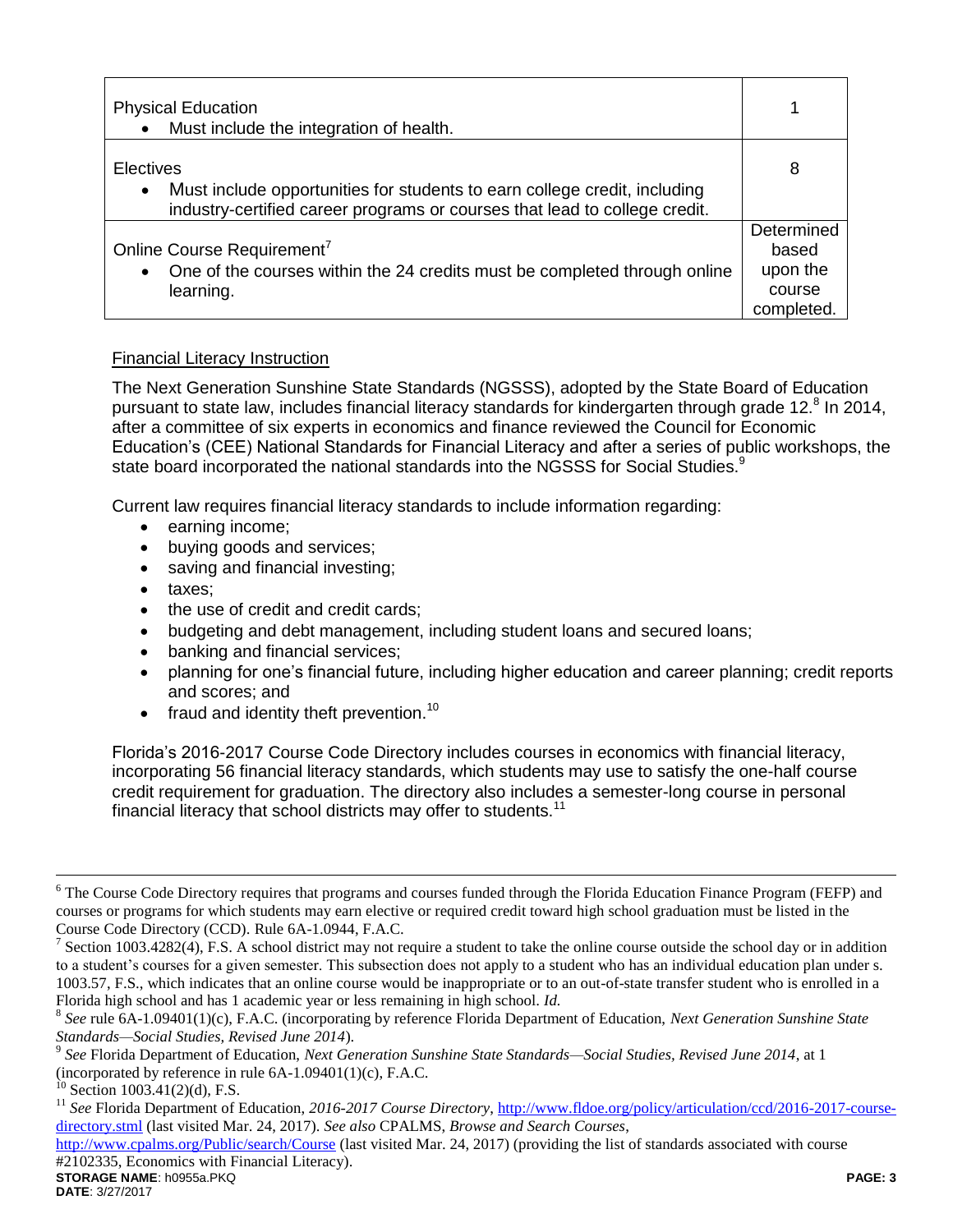On a nationwide basis, efforts are being made to improve the general quality of financial literacy instruction. The CEE and the Champlain College Center for Financial Literacy have issued reports establishing goals for states to meet in order to generally improve financial literacy instructional standards.<sup>12</sup> The CEE report identifies five metrics for evaluating the quality of financial literacy instruction in a given state:

- inclusion of financial literacy in the state's academic standards;
- the requirement that the standards be implemented by each school district;
- the requirement that the standards are included in a high school course;
- the requirement that the high school course be completed by all high school students; and
- $\bullet$  implementation of a standardized financial literacy assessment.<sup>13</sup>

Florida meets four of the five metrics. The state does not, however, administer a statewide, standardized financial literacy assessment.<sup>14</sup>

The Champlain College's Center for Financial Literacy has established an A-F scale for assessing a state's financial literacy instruction policy. The center currently rates Florida a "B," and it notes that the 56 financial literacy standards that are included in the economics course amounts to approximately 37 hours of financial literacy instruction.<sup>15</sup> The center advocates the development and implementation of a national financial literacy assessment in lieu of including implementation of a state assessment as one of its metrics. No such national assessment has been developed or implemented.<sup>16</sup>

Research shows that the effect of financial literacy instruction is limited regardless of the length of instruction. Instead, proximity of the instruction to a financial decision bears more impact on financial behavior. "Like other education, financial education decays over time; even large interventions with many hours of instruction have negligible effects on behavior or more from the time of intervention.<sup>17</sup>

 $\overline{a}$ 

<sup>&</sup>lt;sup>12</sup> See Council for Economic Education, *Survey of the States: Economic and Personal Finance Education in our Nation's Schools 2016*, *available at* <http://councilforeconed.org/wp/wp-content/uploads/2016/02/sos-16-final.pdf> [*hereinafter referred to as "Council for Economic Education*]. *See also* Champlain College Center for Financial Literacy, *Is Your State Making the Grade? 2015 National Report Card on State Efforts to Improve Financial Literacy in High Schools* (2015), *available at*  [http://www.champlain.edu/Documents/Centers-of-Excellence/Center-for-Financial-Literacy/2015\\_National\\_Report\\_Card.pdf](http://www.champlain.edu/Documents/Centers-of-Excellence/Center-for-Financial-Literacy/2015_National_Report_Card.pdf)

<sup>[</sup>*hereinafter referred to as Champlain College*].

<sup>13</sup> *See* Council for Economic Education, *supra* at note 11.

<sup>14</sup> *See id* at 6.

<sup>15</sup> *See Champlain College* at 35, *supra* at note 11.

<sup>16</sup> *See id* at 25.

**STORAGE NAME**: h0955a.PKQ **PAGE: 4** <sup>17</sup> Daniel Fernandes, John Lynch, and Richard Netemeyer, *Financial Literacy, Financial Education, and Downstream Financial Behaviors*, 60 MANAGEMENT SCIENCE 1861, 1867 (2014) (suggesting that a "just-in-time" approach to financial education tied to specific behaviors may constitute a more effective intervention).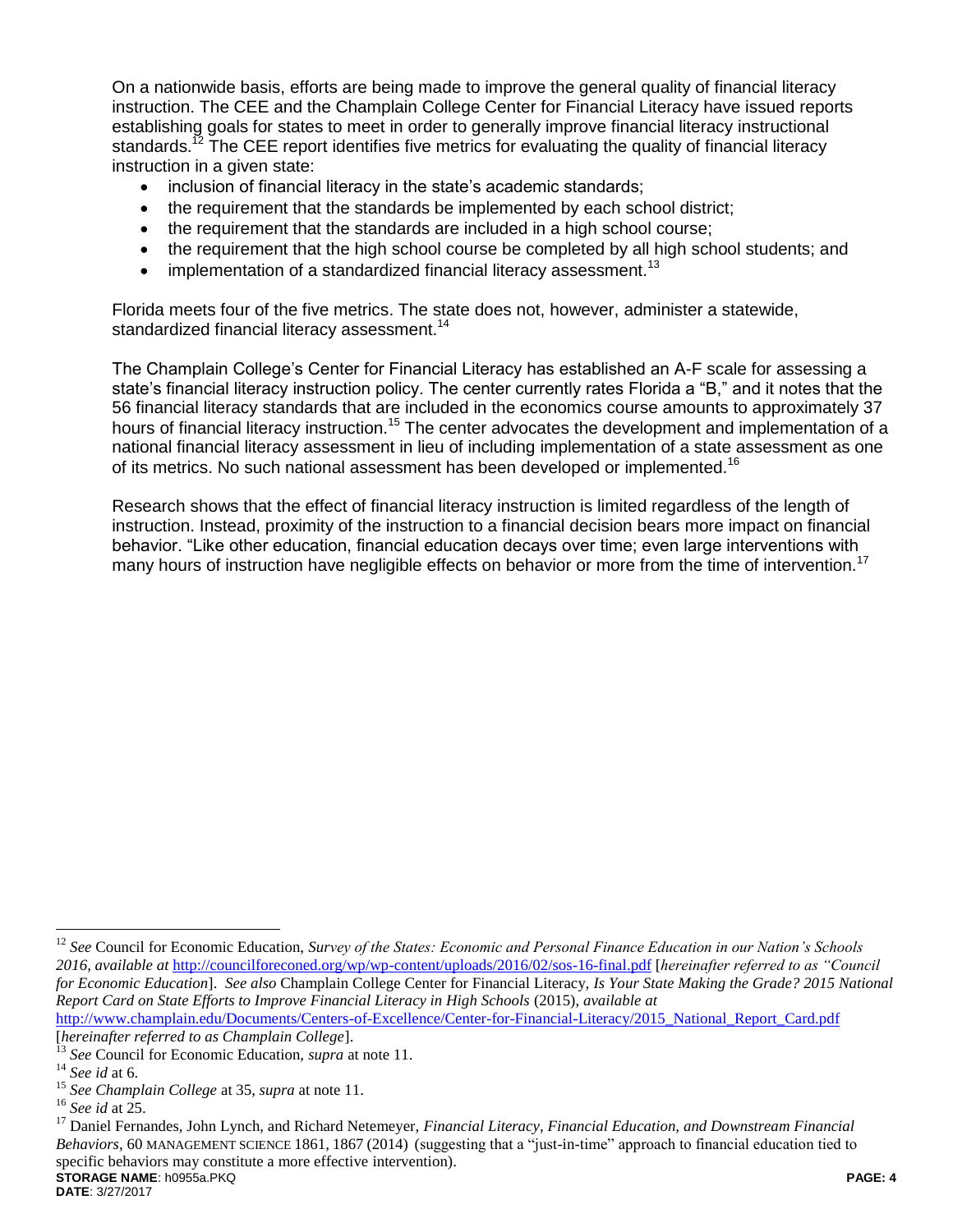

Function of Number of Hours of Intervention and Number of Months since Intervention

# **Effect of Proposed Changes**

The bill requires the addition of personal financial literacy and money management to the NGSSS for financial literacy, effective for students entering grade 9 in the 2017-2018 school year and thereafter. The bill also specifies that financial literacy includes instruction on:

- types of bank accounts offered, opening and managing a bank account, and assessing the quality of a depository institution's services;
- balancing a checkbook;
- basic principles of money management, such as spending, credit, credit scores, and managing debt, including retail and credit card debt;
- completing a loan application;
- receiving an inheritance and related implications;
- basic principles of personal insurance policies;
- computing federal income taxes;
- local tax assessments:
- computing interest rates by various mechanisms;
- simple contracts;
- contesting an incorrect billing statement;
- types of savings and investments; and
- state and federal laws concerning finance.

The bill requires students entering grade 9 in the 2017-2018 school year and thereafter to complete a stand-alone, one-half credit in personal financial literacy, which must include discussion of or instruction in the topics above. Accordingly, the bill eliminates financial literacy instruction from the one-half credit economics requirement. To maintain the 24-credit requirement for graduation, the bill reduces the electives requirement from eight to seven-and-one-half credits.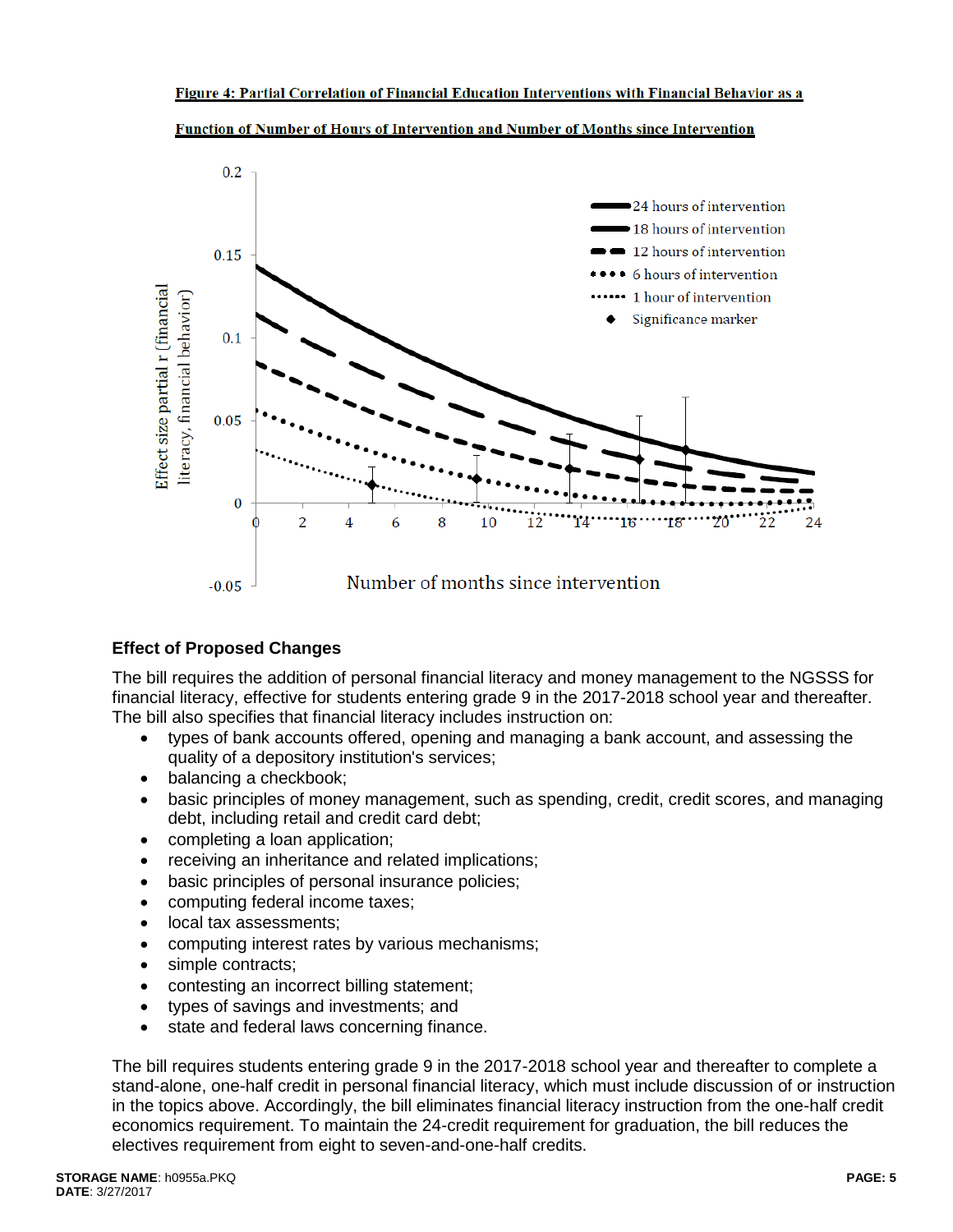Although the NGSSS financial literacy standards currently cover a number of these topics, the Florida Department of Education indicates that additional NGSSS would need to be developed and approved by the State Board of Education to include content on balancing a checkbook and receiving an inheritance.<sup>18</sup>

B. SECTION DIRECTORY:

Section 1. Amends s. 1003.41, F.S., revising the requirements for the Next Generation Sunshine State Standards to include financial literacy.

Section 2. Amends s. 1003.4282, F.S., revising the required credits for a standard high school diploma to include one-half credit of instruction in personal financial literacy and money management and seven and one-half, rather than eight, credits in electives.

Section 3. Provides an effective date.

### **II. FISCAL ANALYSIS & ECONOMIC IMPACT STATEMENT**

- A. FISCAL IMPACT ON STATE GOVERNMENT:
	- 1. Revenues:

None.

2. Expenditures:

*See* FISCAL COMMENTS, *infra*.

- B. FISCAL IMPACT ON LOCAL GOVERNMENTS:
	- 1. Revenues:

None.

2. Expenditures:

None.

C. DIRECT ECONOMIC IMPACT ON PRIVATE SECTOR:

None.

 $\overline{a}$ 

D. FISCAL COMMENTS:

School districts may incur costs associated with procuring additional instructional materials aligned to the new personal financial literacy course, providing professional development to classroom teachers who will teach the course, and hiring additional classroom teachers to teach the course. These costs are indeterminate.

**STORAGE NAME**: h0955a.PKQ **PAGE: 6 DATE**: 3/27/2017 <sup>18</sup> *See* Florida Department of Education, Agency Analysis of 2017 House Bill 955, p. 2-3 (Mar. 17, 2017).